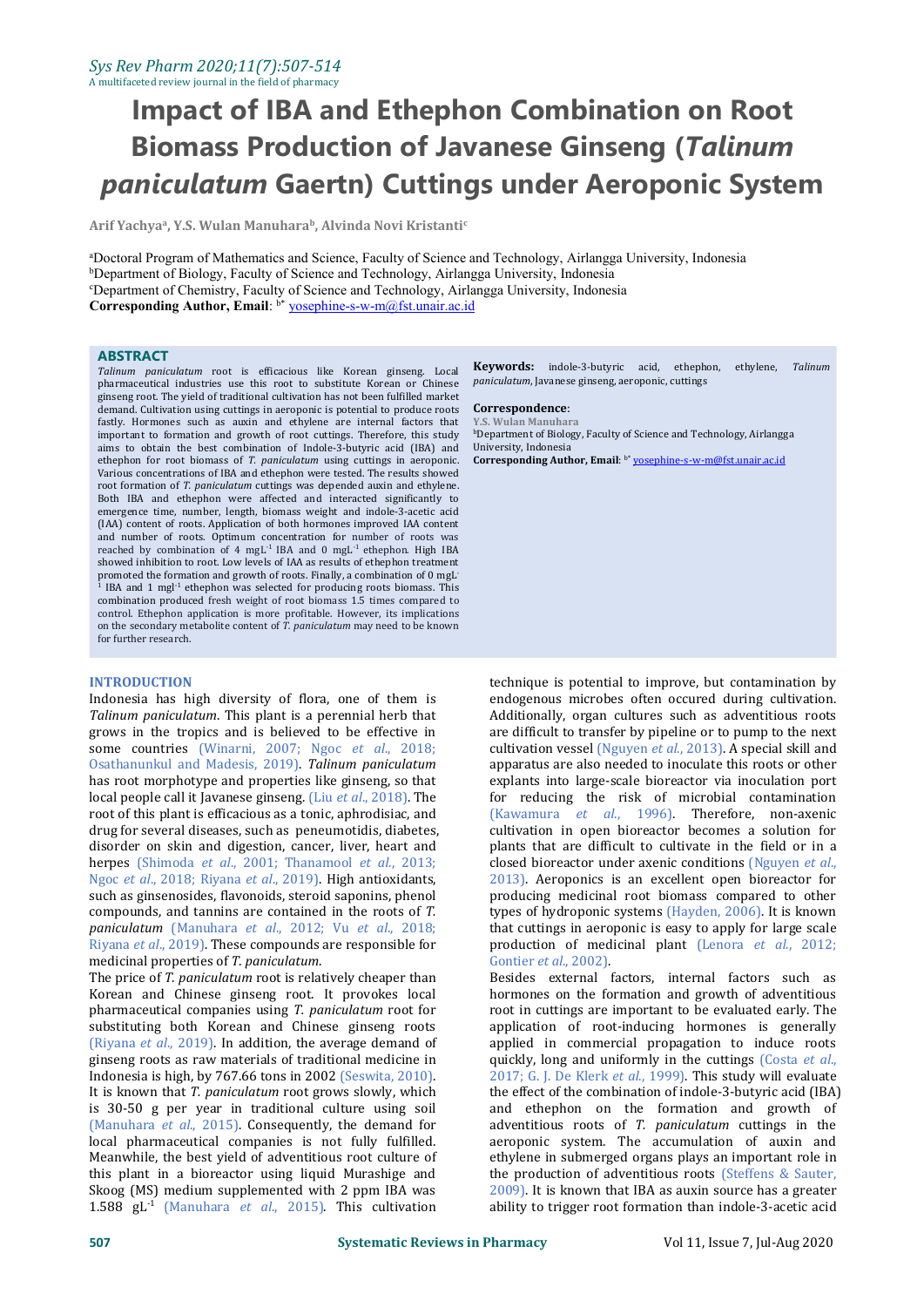(IAA) (G. J. De Klerk *et al*.,1999). Ethephon is used as a source of ethylene in this study, because this compound releases ethylene via autohydrolysis mechanism (Mori  $et$ al., 2011). This study aims to get the best combination concentration of IBA and ethephon for root biomass. The combination of IBA and ethephon is predicted to influence endogenous IAA content in the cuttings, and consequently affect to the emergence time, number, length and biomass weigh of roots.

## **Materials and methods**

## *Study area and cuttings preparation*

This study was conducted in the tissue culture laboratory and greenhouse of Biology Department, Faculty of Science and Technology, Airlangga University. Cultivation was carried out for 20 days. Collection of 6-month-old seedlings from the Department of Biology, Faculty of Science and Technology, Airlangga University as a donor plant. The cuttings were prepared by cutting 10-122 cm in length below branch tips using sterile blade. The cuttings had 4-5 leaves. Each leaf was trimmed using scissor up to half of leaf area. The end cut of the cuttings was re-cut at a slope of 45 ° before hormonal treatments.<br>*Cultivation condition* 

## The nutrient solution used composition of MS (Murashige & Skoog, 1962) free carbon source. Dilution of MS elements using mountain water containing total dissolved solids 30-40 mgL -1 . The strength of nutrient solution agreed with the cuttings age, such as MS 0% on first week and MS 12.5% on second and third week. Growth chamber of aeroponic was built from white plastic bucket with lid, 0.45 m height and 0.30 m diameter. There were 4 holes (80 mm diameter) on the lid to place the mesh pot net basket. The cuttings were inserted in the middle of the basket and provided with clay pellets as growing medium and clone collar foam as a clamp. A immerse pump (such as flow max capacity 2400 Lh<sup>-1</sup>) and 3 sprayers (such as 360° pattern) were 4 times the i positioned inside the chamber for spraying the basal part of the cuttings. Spray cycle was 20 seconds on per 60 seconds off routine. The volume and pH of nutrient solution was maintained at <sup>30</sup> <sup>L</sup> and 5.5-6.5, respectively. *Hormonal treatment*

Different IBA concentrations, such as 0, 1, 2 and 4 mgL<sup>-1</sup> were combined with different ethephon concentrations, such as 0, 0.01, 0.1 and 1 mgL -1 .Ethylene synthesis inhibitors, such as 100 μM silver tiosulphate (STS) and auxin transport inhibitors, such as 100 μM 2,3,5 triiodobenzoic acid (TIBA) were also applied. Hormones and inhibitors were applied at the beginning of cultivation by dissolving them into nutrient solution. *Measuremen of root growth*

Observations of emergence time and number of roots were conducted during cultivation. Roots length and weigh (fresh and dry weigh) were measured at the end of cultivation using caliper and analytical balance, respectively. The fresh (FW) and dry weight (DW) of roots were measured using analytical balance and moisture meter analyzer at 105 °C for 20 min, respectively. Root preparation before weighing according to  $Yu$  *et al.* (2005).

### to Yu *et al*. (2005). *Measurement of IAA and IAA-like compounds*

At the end cultivation, one g of fresh adventitious root tips was collected the root was crushed using a mortar. 5

mL of distilled water was added gradually during grinding for IAA Extraction. The mixture was filtered with Whatman # 2 filter paper to collect the filtrate. 1 mL of filtrate was mixed with 2 mL of Salkowski reagent (150 mL of  $H_3PO_4$ , 250 mL of aquades and 7.5 mL of 0.5 M FeCl<sub>3</sub>.6H<sub>2</sub>O), then incubated under dark conditions at room temperature for 20 minutes. The presence of IAA was characterized by the appearance of pink in the test solution. The level of IAA was measured by a spectrophotometer at a wavelength of 530-535 nm (Gravel *et al*., 2007; Lwin *et al*., 2012). *Statistical analysis*

The data obtained were analyzed using the analysis of variance test and continued with the Duncan test with a significance level of 95%.

### **Results**

## *Impact of IBA and ethephon on adventitious root growth*

 $e^{-1}$  ethephon 1, as a result, the cuttings were dead (Figure The mean of emergence time, number, length and biomass of roots on various combinations of both IBA and ethephon showed significant differences (p<0.05), and there was significant interaction between both hormones (p<0.05) (Table 1 and Figure 1). The treatment of IBA separately or together with ethephon showed a negative impact on rooting time compared to control. An increase in concentrations of both hormones showed an inverse trend with the time of root emergence. As a result, the best time for root emergence was achieved by a combination of 0 mgL<sup>-1</sup> IBA and  $0.01$  mgL<sup>-1</sup> ethephon on the 9<sup>th</sup> day of cultivation. This result was faster than control (10<sup>th</sup> day cultivation), but between them was not significantly diferent ( $p>0.05$ ). In contrast, the application of IBA and ethephon separately or together showed a positive impact on root number (Table 1). The highest root number was 85 roots in cuttings treated with 4 mgL<sup>-1</sup> IBA and 0 mgL<sup>-1</sup> ethephon. This number was 4 times the root number of controls. Conveserly, the root number decreased significantly in cuttings treated with 4 mgL -1 IBA and 0.01 mgL -1 ethephon. Furthermore, formation of roots was completely prevented by high combination of both hormones, such as  $4 \text{ mgL}$ <sup>1</sup> IBA and  $0.1 \text{ mgL}^{-1}$  ethephon, and 4 mgL<sup>-1</sup> IBA and 1 mgL<sup>-1</sup> -1 1D).

> The next phase of root formation after root emergence was elongation or growth. This phase was closely related to the formation of biomass, because roots in growth. The cuttings treated with various concentration of IBA (such as 1, 2, 4 mgL -1) without ethephon showed reduction on length and biomass of root compared to control (Table 1 and Figure 1). Similarly, the ethephon treatment separately (such as 0.01, 0.1, 1 mgL -1) without IBA showed reduction on root length. The longest root was 290 mm, found in cuttings treated with 0 mgL -1 IBA and  $0.01$  mgL<sup>-1</sup> ethephon. This result was not significantly different compared to control (29.5 mm). Suprisingly, the cuttings treated with ethephon separately showed positive impact on biomass. The highest biomass was 6 g FW and  $0.37$  g DW observed in cuttings treated with  $0$ IBA and 1 mgL -1 ethephon. Obviously, the cuttings treated with acombination of IBA and ethephon tended to decrease in length and root biomass.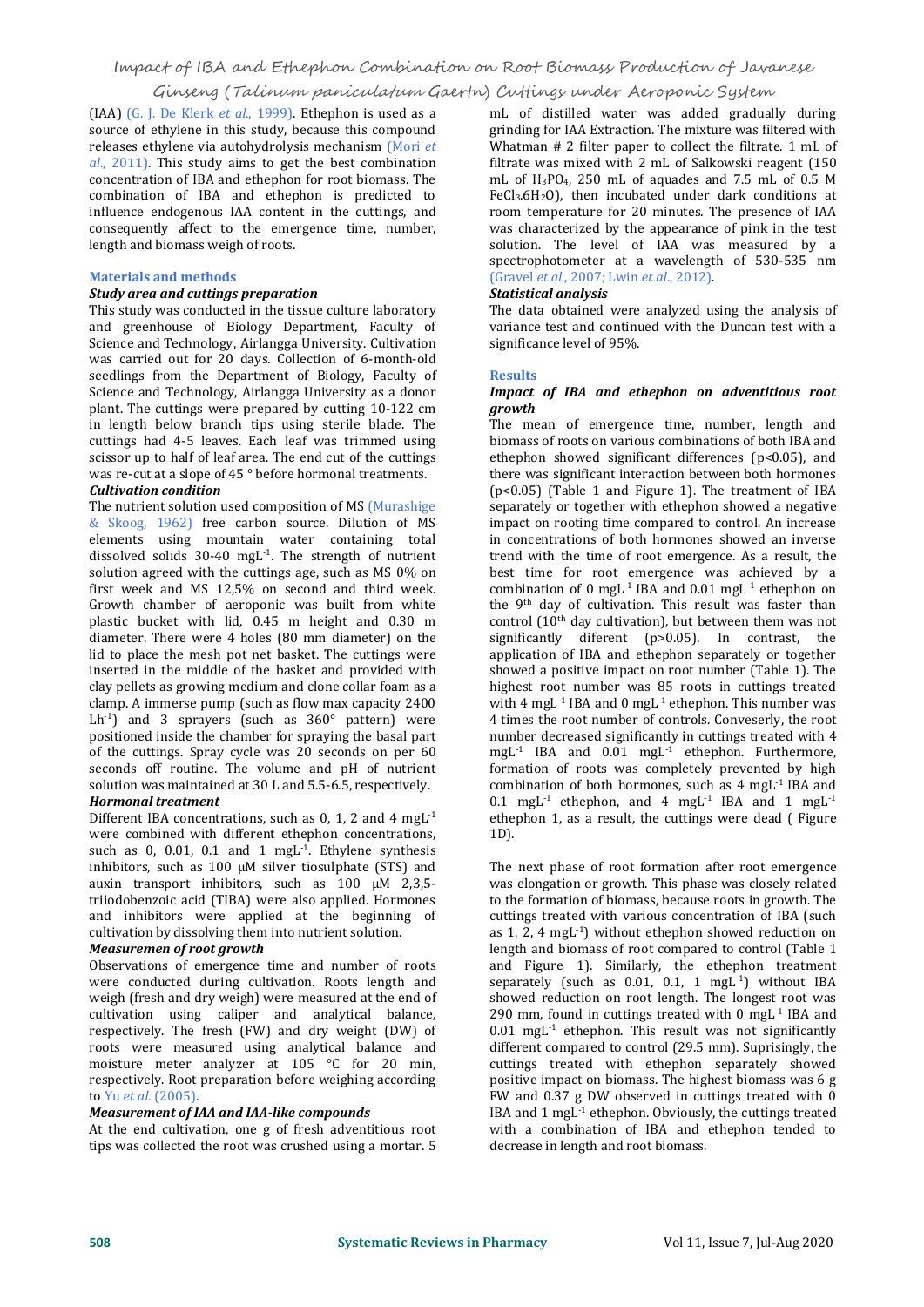## Impact of IBA andEthephon Combination on Root Biomass Production of Javanese

Ginseng (Talinum paniculatum Gaertn) Cuttings under Aeroponic System

**Table 1.** Adventitious root growth of *T. paniculatum* cuttings for 20 days of cultivation in the aeroponic system with combination of IBA and ethephon in different concentrations.

| Hormone (mgL |                       | Root emergence<br>time |       |                   |                  |       |                   | Root length             |       |             | Root weight (g)       |       |                   |                     |       |                   |  |
|--------------|-----------------------|------------------------|-------|-------------------|------------------|-------|-------------------|-------------------------|-------|-------------|-----------------------|-------|-------------------|---------------------|-------|-------------------|--|
| IB<br>A      | Ethephon              | (Day)                  |       |                   | Root number      |       |                   | (mm)                    |       |             | Fresh weight          |       |                   | Dry weight          |       |                   |  |
| $\theta$     | $\Omega$<br>(Control) | 10.25                  | $\pm$ | 0.50<br>ab        | 20.2<br>5        | $\pm$ | 1.26a             | 295.0<br>0              | $\pm$ | 19.14 e     | 4.2<br>4              | $\pm$ | 0.07f             | $0.2\,$<br>9        | $\pm$ | 0.00 <sub>g</sub> |  |
|              | 0.01                  | 09.75                  | $\pm$ | 0.50a             | 23.0<br>$\Omega$ | $\pm$ | 0.82a             | 290.0<br>$\Omega$       | $\pm$ | 16.33 e     | 4.6<br>9              | $\pm$ | $0.07$ g          | 0.3<br>2            | $\pm$ | 0.01 <sub>h</sub> |  |
|              | 0.1                   | 10.00                  | $\pm$ | 0.82a             | 28.0<br>$\Omega$ | Ŧ.    | 0.82 <sub>b</sub> | 237.5<br>$\Omega$       | $\pm$ | 15.00 d     | 4.9<br>$\overline{2}$ | $\pm$ | 0.16h             | 0.3<br>3            | $\pm$ | 0.02 <sub>h</sub> |  |
|              | $\mathbf{1}$          | 11.00                  | $\pm$ | 0.82 <sub>b</sub> | 31.0<br>0        | $\pm$ | 0.82 <sub>b</sub> | 240.5<br>$\Omega$       | $\pm$ | 17.32 d     | 6.0<br>6              | $\pm$ | 0.11i             | 0.3<br>7            | $\pm$ | $0.01$ i          |  |
| 1            | $\mathbf{0}$          | 12.75                  | $\pm$ | 0.50<br>cd        | 30.5<br>$\theta$ | $\pm$ | 1.73 <sub>b</sub> | 140.0<br>0              |       | 24.45<br>bc | 1.4<br>9              | Ŧ.    | 0.07c             | 0.1<br>2            | $\pm$ | 0.00<br>cd        |  |
|              | 0.01                  | 12.75                  | $\pm$ | 0.50<br>cd        | 31.2<br>5        | $\pm$ | 2.99 b            | 155.0<br>$\Omega$       | $\pm$ | 17.32 c     | 1.7<br>9              | $\pm$ | 0.07d             | 0.1<br>3            | $\pm$ | 0.00<br>de        |  |
|              | 0.1                   | 13.50                  | Ŧ     | 0.58d             | 34.7<br>5        | $\pm$ | 1.26c             | 152.5<br>0              | $\pm$ | 12.58 c     | 2.1<br>6              | $\pm$ | 0.08 <sub>e</sub> | 0.1<br>8            | $\pm$ | 0.00 f            |  |
|              | $\mathbf{1}$          | 12.50                  | $\pm$ | 0.58<br>cd        | 40.7<br>5        | $\pm$ | 1.26d             | 125.0<br>0              | $\pm$ | 23.80<br>ab | 2.0<br>8              | $\pm$ | 0.08 <sub>e</sub> | 0.1<br>5            | ±.    | 0.01 <sub>d</sub> |  |
|              | $\mathbf{0}$          | 14.50                  | $\pm$ | 0.58 <sub>e</sub> | 36.2<br>5        | $\pm$ | 2.87 c            | 122.5<br>0              | $\pm$ | 20.62<br>ab | $1.2\,$<br>5          | $\pm$ | 0.10 <sub>b</sub> | 0.0<br>8            | $\pm$ | 0.01 <sub>b</sub> |  |
| 2            | 0.01                  | 13.00                  | $\pm$ | 0.82<br>cd        | 39.7<br>5        | $\pm$ | 1.26d             | 102.5<br>$\Omega$       | $\pm$ | 12.58 a     | 1.3<br>8              | $\pm$ | 0.15<br>bc        | 0.1<br>$\mathbf{0}$ | $\pm$ | 0.01c             |  |
|              | 0.1                   | 12.00                  | $\pm$ | 0.82c             | 62.7<br>5        | $\pm$ | 2.06e             | 100.0<br>$\overline{0}$ | $\pm$ | 08.17 a     | 1.2<br>8              | Ŧ.    | 0.04 <sub>b</sub> | 0.1<br>3            | $\pm$ | 0.02 <sub>d</sub> |  |
|              | $\mathbf{1}$          | 10.25                  | $\pm$ | 0.50<br>ab        | 73.5<br>$\theta$ | $\pm$ | 3.32 f            | 100.5<br>$\mathbf{0}$   | $\pm$ | 12.91 a     | $0.8\,$<br>2          | $\pm$ | 0.06a             | 0.0<br>5            | $\pm$ | 0.01a             |  |
| 4            | $\boldsymbol{0}$      | 12.75                  | $\pm$ | 0.50<br>cd        | 85.5<br>0        | $\pm$ | 4.20 <sub>g</sub> | 110.2<br>$\overline{5}$ | $\pm$ | 09.57 a     | 0.6<br>5              | $\pm$ | 0.15a             | 0.0<br>5            | $\pm$ | 0.01a             |  |
|              | 0.01                  | 12.75                  | $\pm$ | 0.50<br>cd        | 34.5<br>$\Omega$ | Ŧ     | 5.26<br>bc        | $0*$                    |       |             | $0^*$                 |       |                   | $0^*$               |       |                   |  |
|              | 0.1                   | $0*$                   |       |                   | $\overline{0^*}$ |       |                   | $\overline{0^*}$        |       |             | $\overline{0^*}$      |       |                   | $\overline{0^*}$    |       |                   |  |
|              | $\mathbf{1}$          | $0*$                   |       |                   | $\overline{0^*}$ |       |                   | $\overline{0^*}$        |       |             | $\overline{0^*}$      |       |                   | $\overline{0^*}$    |       |                   |  |

Mean values in the same column followed by different superscripts represent a significant difference according to the Duncan test at p<0.05. (\*) no roots formation.



**Figure 1.** Morphologi of adventitious roots of T. paniculatum cuttings after 20 days of cultivation in the aeroponic system

with combination of IBA and ethephon (Etp) in different concentrations (mgL<sup>-1</sup>).<br>*Impact* of auxin and ethylene inhibitors on The role of auxin and ethylene in root formation of *adventitious root growth* The role of auxin and ethylene in root formation of *T. paniculatum* cuttings in present study was approached by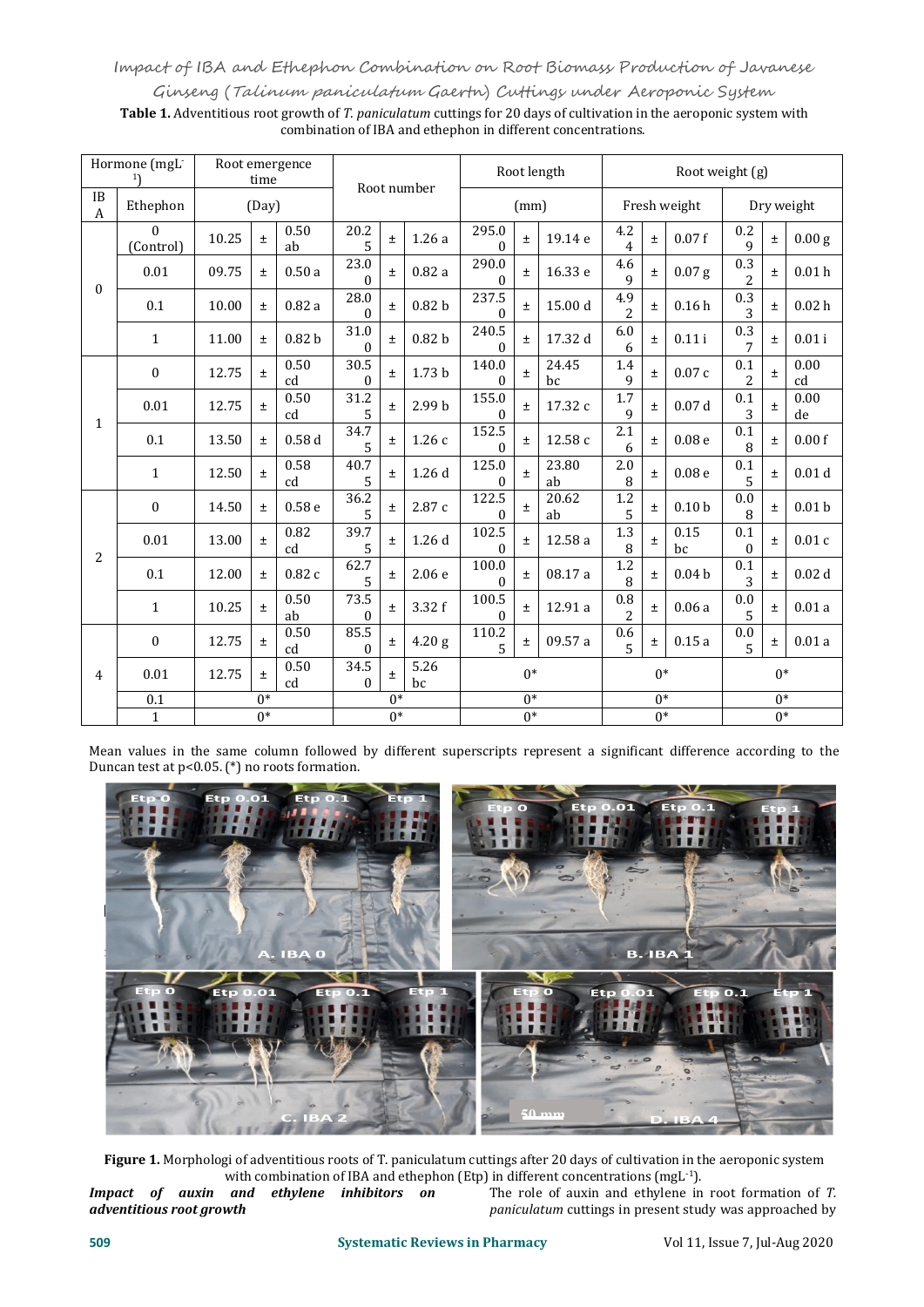## Impact of IBA and Ethephon Combination on Root Biomass Production of Javanese Ginseng (Talinum paniculatum Gaertn) Cuttings under Aeroponic System

| Hormonal<br>inhibitor $(\mu M)$ |            | Root emergence<br>time |   | Root number |       |   | Root length |        |       | Root weight (g) |          |   |      |      |   |          |
|---------------------------------|------------|------------------------|---|-------------|-------|---|-------------|--------|-------|-----------------|----------|---|------|------|---|----------|
| <b>TIBA</b>                     | <b>STS</b> | (Day)                  |   |             |       |   | (mm)        |        |       | Fresh           |          |   | Drv  |      |   |          |
| 100                             |            | 12.5                   | ∸ | 1.73        | 18.25 | 土 | 0.96        | 155.70 | $\pm$ | 0.58            | 3.5<br>◡ | Ŧ | 0.07 | 0.30 | 士 | $0.06$ g |
| $\bf{0}$                        | 100        |                        |   | $0*$        |       |   | $^*$        |        |       | $0*$            |          |   | $0*$ |      |   |          |
| 100                             | 100        |                        |   | $0*$        |       |   | ∩*          |        |       | $^*$            |          |   | ∩∗   |      |   |          |

TIBA and STS treatments. The number, length and weight of roots in cuttings treated with 100 µM TIBA (Table 2 and Figure 2A) were smaller compared to control (Table 1 and Figure 1A). In contrast, aplication 100 µM STS separately or together with 100 µM TIBA absolutely inhibited root formation. The cut end of the cuttings was hardening and dark brown. Failure in root formation is the main reason for cuttings to die in this treatment (Table 2 and Figure 2A-B).

**Table 2.** Adventitious root growth of *T. paniculatum* cuttings for 20 days of cultivation in the aeroponic system with auxin and ethylene inhibitors.

## (\*) no roots formation



**Figure 2.** Impact of auxin and ethylene inhibitors, such as TIBA and STS, respectively on formation and growth of adventitious root of *T. paniculatum* cuttings after 20 days of cultivation in the aeroponic system.



## Concentration of IBA: ethepon (mgL<sup>-1</sup>)

**Figure 3.** The IAA content of adventitious roots of *T. paniculatum* cuttings after 20 days of cultivation in the aeroponic system with combination of IBA and ethephon in different concentrations. Bars followed by different superscripts represent a significant difference according to the Duncan test at p<0.05. (\*) no roots formation.

## **Discussion**

*Talinum paniculatum* is one of the spermatophyte species. Most species in this taxon can develop adventitious roots constitutively and, or inductively as response to environmental signals, such as mechanical damage, flooding, biotic stress, or as response to hormones during tissue culture (Bellini *et al*., 2014; Druege *et al*., 2016). The result at present study showed that root formation of *T. paniculatum* cuttings occurred inductively. It is indicated by control, which is the cuttings without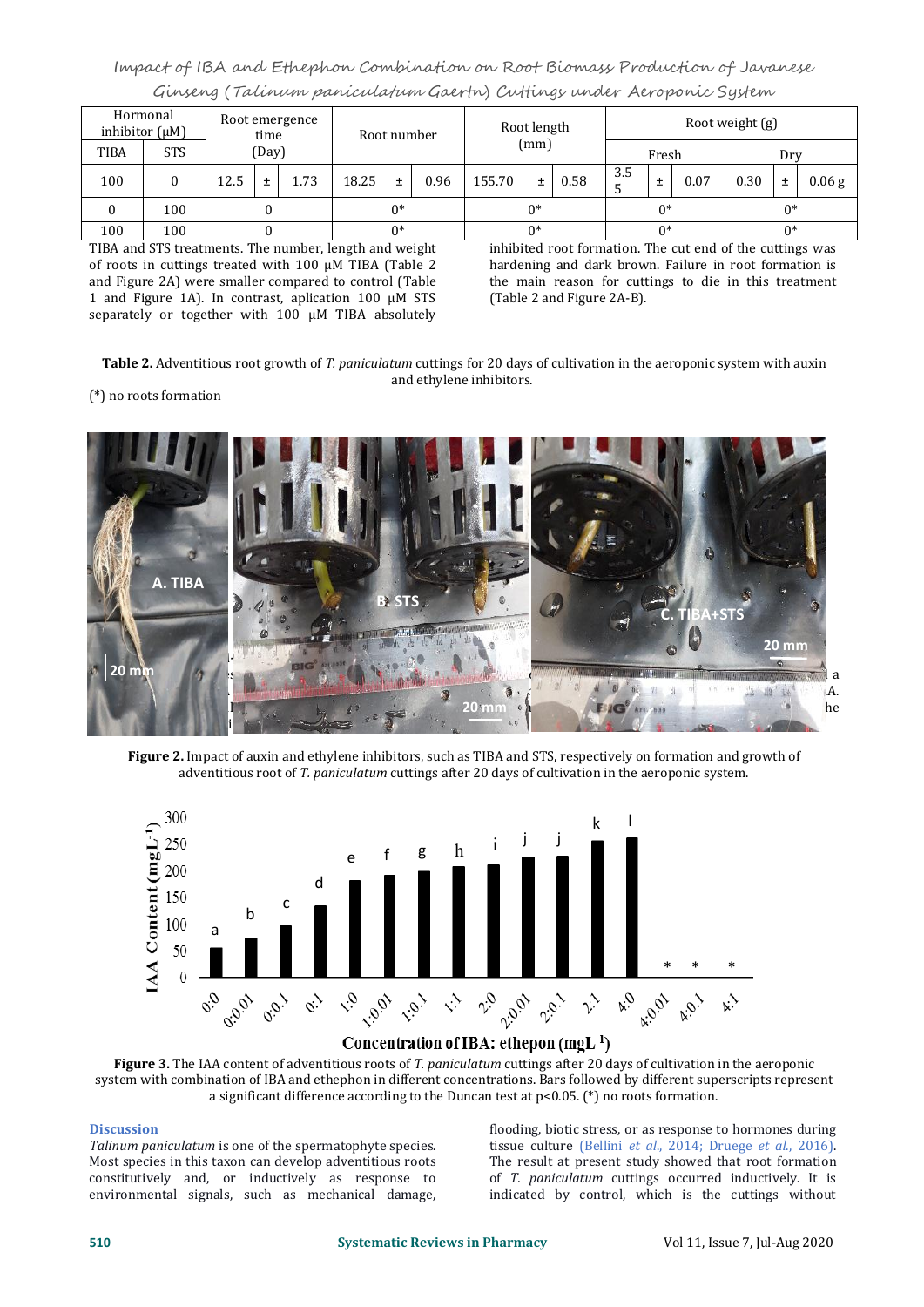hormone treatment (Table 1, Figure 1A). Wound at the cut end and separate condition from the parent plant can be signals for rooting in this species. Wound can trigger expression of adventitious roots formation in some types of plant cells that did not appear before (Amalero *et al*., 2003). Similarly, cutting at the bottom of the 8-day-old hypocotyl *Arabidopsis thaliana* seedling stimulated adventitious root formation 10-fold compared to controls (Sukumar *et al*., 2013). However, root formation in cuttings cannot be separated from the role of phytohormones as an internal factor (Costa *et al*., 2017). As an external factor, wound and separate conditions can provoke *T. paniculatum* cuttings to produce endogenous rooting hormones. The roots emergence on control indicates that the endogenous rooting hormones of this species enough for rooting process. The formation of adventitious roots in the area of cut end does not always require extra stimulus, such as exogenous hormone (Gonin *et al*., 2019). This result was consistent with some species of tropical plants, such as *Shorea macrophylla* (Lo, 1985), *Nauclea diderrichii* (Leakey, 1990), *Miliciu excelsa* (Ofori *et al*., 1996) and *Allanblackia floribunda* (Atangana *et al*., 2006). However, in commercial agriculture, application of exogenous auxin is needed to get long and uniform roots quickly, and indole-3-butyric acid (IBA) is often used for this purpose (Costa *et al*., 2017; G. J. De Klerk *et al*., 1999).

Besides auxin, root formation also involves ethylene. Both hormones, such as auxin and ethylene are often reported as activators of adventitious root formation (Geiss *et al.,* 2018). The role of auxin and ethylene in root formation of *T. paniculatum* cuttings in present study was approached by TIBA and STS treatments. Sukumar *et al*. (2013) reported an increase of IAA flow in the cut area of *A. thaliana* hypocotyl. It is known that ethylene plays a role in stimulating the flow of IAA (Negi *et al*., 2010). Inhibition of root emergence, number, length, and biomass weight of roots in cuttings treated with TIBA compared to control (Table 1, Figure 1A) proves the role of auxin is significant for rooting of *T. paniculatum* roots in cuttings treated with TIBA although the auxin flow was disrupted, because TIBA has a weak inhibition to auxin flow (Katekar & Geissler, 1980). This result is consistent with Mignolli *et al*. (2017) and Reed *et al.* (1998), application of 20 uM TIBA reduced root branches of *A. thaliana* seedling aged 5 days old compared to control. This compound only interferes with activity of IAA and 2,4-D, because TIBA and IAA compete to occupy the same binding site (Jablanović & Noodén, 1974; Hertel et al., 1973). TIBA moves in the same channel as the IAA and has the same transportation system as the IAA, such as polar transport (Widholm & Shaffer, 1971). Meanwhile, the importance of ethylene for rooting is proven by STS. Completely inhibition on rooting formation was shown by the cuttings treated with 100 µM STS. Application of 10 µM STS was reported to be effective in inhibiting the ethylene response in *A. thaliana* (Schaller and Binder, 2017). Finally, the results of the TIBA and STS treatments prove the root formation of *T. paniculatum* cuttings depends on the interaction of auxin and ethylene. These results are consistent with the results of the statistical test. The interaction of both IBA and ethephon was significant for emergence time, number, length, biomass weight, and IAA content of roots.

The impact of the combination treatment of IBA and ethephon was positive on IAA content (Figure 3). An increase of IAA content indicates that IBA and ethephon were successfully diffused into cells around the cut end of cuttings. The cells may convert IBA to IAA, because IBA is a precursor of IAA (Sauer *et al*., 2013). Whereas ethylene plays a role to stimulate the conversion rate of IBA to IAA (Veloccia *et al*., 2016). Variation of IAA contents in the present study depend on the concentration of IBA and ethephon. Consequently, this variation affects the phase of root formation, because the physiological formation of the root formation is associated with changes in auxin concentration (Heloir *et al*., 1996; Costa *et al*., 2017). Under normal conditions, the initial phase of root formation, such as induction and initiation require high auxin (Caboni *et al*., 1997; De Klerk *et al*.,1999). At this phase, auxin induces a high formation of root primordia (Pop *et al*., 2011). The number of roots (Table 1) as a representative of root primordia, increased significantly in all cuttings treated with IBA and ethephon. This increase corresponded to the IAA content (Figure 3) as an impact of elevation in the concentration of IBA and ethephon. This result is consistent with Guan *et al*. (2019), the application of IAA on cuttings of*Tomato* sp increased the number of adventitious roots 4-fold compared to the control. However, every organism has an optimal point of treatment. The combination of 4 mgL $^{-1}$  IBA and 0 mgL $^{-1}$ -1 ethephon was the optimal concentration for the induction of root primordia. In the next combination such as 4 mgL -  $1$  IBA and 0.01 mgL<sup>-1</sup> ethephon, there was a reduction in the number of roots. Moreover, in a combination of 4 mgL -1 IBA and 0.1 and 1 mgL -1 ethephon, the root formation was completely prevented (Figure 1D) and the impact on the cuttings was death. Similarly, the decrease in survival percentage reported on *Litsea monopetala* cuttings treated with high IBA concentration, by 0.4 %, (Kumar *et al*., 2011). Inhibition and completely prevention on root formation of *T. paniculatum* cuttings indicate the response of this species on auxin may decrease, because high-level auxin tends to be harmful rather than beneficial (Kumar *et al*., 2011). The high hormone concentrations make the presence of hormones turn into poisons (Costa *et al*., 2017) and further inhibit root formation (Edson *et al*., 1991).

The next phase of root formation after the induction and initiation is the elongation or growth. At this phase, root primordia grow and emerge from epidermal tissue (Itoh *et al*., 2005; Steffens *et al*., 2012; Costa *et al*., 2017). In the present study, the elongation phase was approached with some parameters, such as rooting time, length, and biomass weight of roots. Negative impact on root growth was showed by *T. paniculatum* cuttings treated with combinations of IBA and ethephon. An elevated IAA level (Figure 3) is responsible for this impact, because the root needs low auxin in thegrowth phase (G. J. De Klerk *et al*., 1999). In contrast, the presence of high levels of auxin inhibits root growth (G. De Klerk *et al*., 1990). High IAA as impact of elevation on concentration of IBA and ethephon in this study proved to inhibit rooting time, length, and biomass weight of *T. paniculatum* cuttings. The same effect was reported by Costa *et al*. (2017) on the cuttings of *Rosa* sp var Sonia. Different results were reported in several plants, such as *Robinia pseudoacacia* and *Grewia optiva* (Swamy *et al*., 2002), *Tectona grandis* (Husen & Pal, 2007), and *Khaya anthotheca* and *K.ivorensis* (Opuni root length at various IBA concentrations. However, the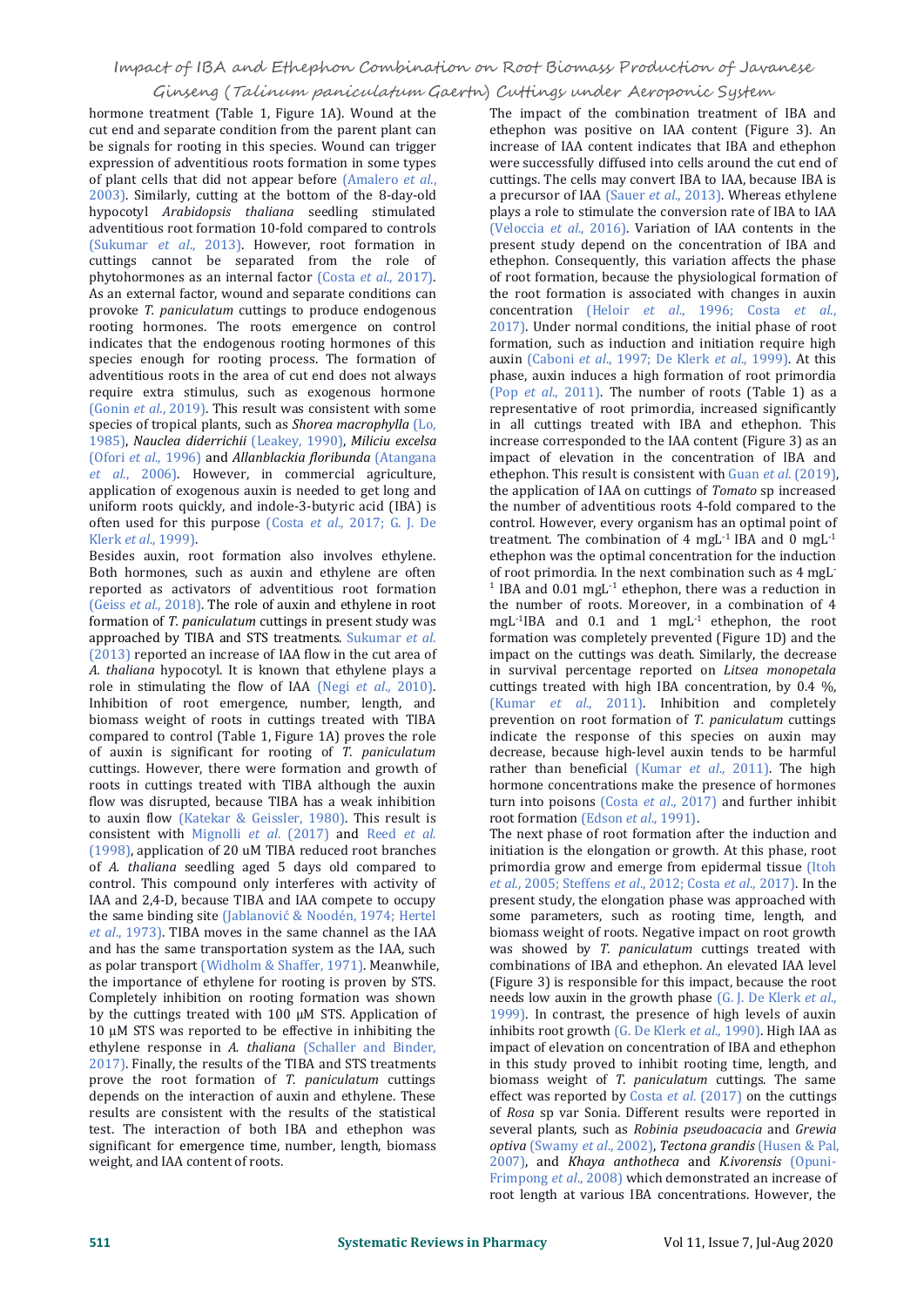response of root formation to IBA applications varies between species (Kumar *et al*., 2011).

The combination treatment of 0 mgL<sup>-1</sup> IBA with various phytocher concentrations of ethephon  $(0.01, 0.1, 1 \text{ mgL}^{-1})$  promoted rooting time, length, and biomass weight of root of *T*. paniculatum cuttings compared to other combinations, because the contribution of ethephon to IAA levels is lower than IBA (Figure 3). These results are consistent with Guan *et al*. (2019) who reported the role of ethylene in supporting the root emergence of tomato cuttings. The combination of 0 mgL<sup>-1</sup> IBA and  $0.01$  mgL<sup>-1</sup> ethephon is **REFERENCE**. the optimal combination for rooting time and length of the root. The combination of 0 mgL<sup>-1</sup> IBA and 1 mgL<sup>-1</sup>  $\qquad$  1. Amalero ethephon is the optimal combination for the biomass weight of root. The difference in optimal concentration of Woody Expl<br>the combination of IBA and ethephon between the stages *Agronomie*, the combination of IBA and ethephon between the stages of root formation is a consequence of the difference in auxin requirements at each stage (G. J. De Klerk *et al*., 1999). The same results also were reported in other plants, such as micro-cutting *Malus* (G. De Klerk *et al*., 1990) and apple buds (G. J. De Klerk *et al*., 1999). Finally, the combination of 0 mgL<sup>-1</sup> IBA and 1 mgL<sup>-1</sup> ethephon  $237(1-3)$ , was selected as the best combination for the production<br>of adventitious root biomass from *T. naniculatum* cuttings 3. of adventitious root biomass from *T. paniculatum* cuttings which was the main objective of this study. The fresh and Adventitious Roots and Lateral Roots: Similarities<br>weight of root biomass in this combination was 1.5 times and Differences. Annual Review of Plant Biology, weight of root biomass in this combination was 1.5 times compared to control. The rooting time and length of root in this combination were slightly different with a<br>combination of 0 mgL<sup>-1</sup> IBA and 0.01 mgL<sup>-1</sup> ethenhon On 4 combination of 0 mgL<sup>-1</sup> IBA and 0.01 mgL<sup>-1</sup> ethephon. On 34. Caboni, E., the other hand, ethephon is cheaper than IBA. It can save production costs and therefore, suitable for large scale applications, but the effect on the secondary metabolite Related to content of *T. paniculatum* may need to be investigated for *Plantarum*, content of *T. paniculatum* may need to be investigated for further research.

## **Conclusion**

IBA and ethylene played an important role in root formation of *T. paniculatum* cuttings. Application both hormones improved IAA content and number of roots. High concentration IBA and ethephon reduced root growth which is indicated from the emergence time, length and biomass weight of root. The cuttings which treated with 0 mgL-1 IBA and various ethephon concentrations (0.01, 0.1 and 1mgL-1) had low IAA content. These combinations promoted formation and growth of root. Finally, this study suggests the application of 1 mgL<sup>-1</sup> ethephon for producing root biomass of  $\qquad \qquad 8.$  D medicinal plants such Javanese ginseng (*T. paniculatum*) using cuttings in an aeroponic system.

## **Acknowledgement**

This research was funded by the Educational Fund Management Institution (LPDP) through Domestic<br>Propagation of Western Larch by Stem Cuttings. Scholarship Program for Indonesian Lecturers (BUDI-DN). This program is synergy between the Ministry of Research and Technology (Kemenristekdikti) with LPDP for improving the qualifications and competencies of Indonesian lecturers.

## **Authors**

**Arif Yachya** is a PhD candidate at Airlangga University. His research interest on plant tissue culture, plant physiology, and hydroponic system, Email: hydroponic [arif@unipasby.ac.id](mailto:arif@unipasby.ac.id)

<sup>-1</sup>) promoted kortalista kontra<mark>k@fst.unair.ac.id</mark> **Alfinda Novi Kristanti** is a PhD, associate professor and lecturer at Airlangga University. Her research interest on phytochemistry and organic chemistry. Email: [alfinda-n-](mailto:alfinda-n-k@fst.unair.ac.id)

> **Y. Sri Wulan Manuhara** is a PhD, professor and lecturer at Airlangga University. Her research interest on plant tissue culture and plant biotechnology. Email: **[yosephine](mailto:yosephine-s-w-m@fst.unair.ac.id)** s-w-m@fst.unair.ac.id

## **REFERENCES**

- $^{-1}$  1. Amalero, E. G., Ingua, G. L., Erta, G. B., & Emanceau, P. L. (2003). Root Histogenesis in Herbaceous and Woody Explants Cultured *in vitro*. <sup>A</sup> Critical Review. *Agronomie*, *<sup>23</sup>*(December), 407–418. <https://doi.org/10.1051/agro>
	- 2. Atangana, A. R., Tchoundjeu, Z., Asaah, E. K., Simons, A. J., & Khasa, D. P. (2006). Domestication of *Allanblackia floribunda*: Amenability to Vegetative Propagation. *Forest Ecology and Management*, *<sup>237</sup>*(1–3), 246–251. <https://doi.org/10.1016/j.foreco.2006.09.081>
	- Bellini, C., Pacurar, D. I., & Perrone, I. (2014). Adventitious Roots and Lateral Roots: Similarities and Differences. *Annual Review of Plant Biology*, *<sup>65</sup>*(1), 639–666. [https://doi.org/10.1146/annurev](https://doi.org/10.1146/annurev-arplant-050213-035645) arplant-050213-035645
	- 4. Caboni, E., Tonelli, M. G., Lauri, P., Iacovacci, P., Kevers, C., Damiano, C., & Gaspar, T. (1997). Biochemical Aspects of Almond Microcuttings Related to *in vitro* Rooting Ability. *Biologia Plantarum*, *<sup>39</sup>*(1), 91–97. <https://doi.org/10.1023/A:1000365224324>
	- 5. Costa, J. M., Heuvelink, E., & Van de Pol, P. (2017). Propagation by Cuttings. *Module in Life Sciences*, *1*, 1–11. [https://doi.org/10.1016/B978-0-12-809633-](https://doi.org/10.1016/B978-0-12-809633-8.05091-3) 8.05091-3
	- 6. De Klerk, G. J., Van Der Krieken, W., & De Jong, J. C. (1999). The Formation of Adventitious Roots: New Concepts, New Possibilities. *In Vitro Cellular and Developmental Biology - Plant*, *35*(3), 189–199. <https://doi.org/10.1007/s11627-999-0076-z>
	- 7. De Klerk, G., ter Brugge, J., Smulders, R., & Benschop, M. (1990). Basic Peroxidases and Rooting in Microcuttings of *Malus*.*Acta Horticulturae*, *280*, 29– 36. <https://doi.org/10.17660/actahortic.1990.280.4>
	- 8. Druege, U., Franken, P., & Hajirezaei, M. R. (2016). Plant Hormone Homeostasis, Signaling, and Function During Adventitious Root Formation in Cuttings. *Frontiers in Plant Science*, *<sup>7</sup>*(MAR2016), 1–14. <https://doi.org/10.3389/fpls.2016.00381>
	- Edson, J. L., Wenny, D. L., & Fins, L. (1991). Western Journal of Applied Forestry, 6(2), 47-49. <https://doi.org/10.1093/wjaf/6.2.47>
	- 10. Geiss, G., Gutierrez, L., & Bellini, C. (2018). Adventitious Root Formation: New Insights and Perspectives. *Annual Plant Reviews Online*, *37*, 127– 156.

<https://doi.org/10.1002/9781119312994.apr0400>

- 11. Gonin, M., Bergougnoux, V., Nguyen, T. D., Gantet, P., & Champion, A. (2019). What Makes Adventitious<br>Roots? Plants,  $8(7)$ , 1-24. Roots? *Plants*, *8*(7), 1–24. <https://doi.org/10.3390/plants8070240>
- 12. Gontier, E., Clément, A., Tran, T. L. M., Gravot, A.,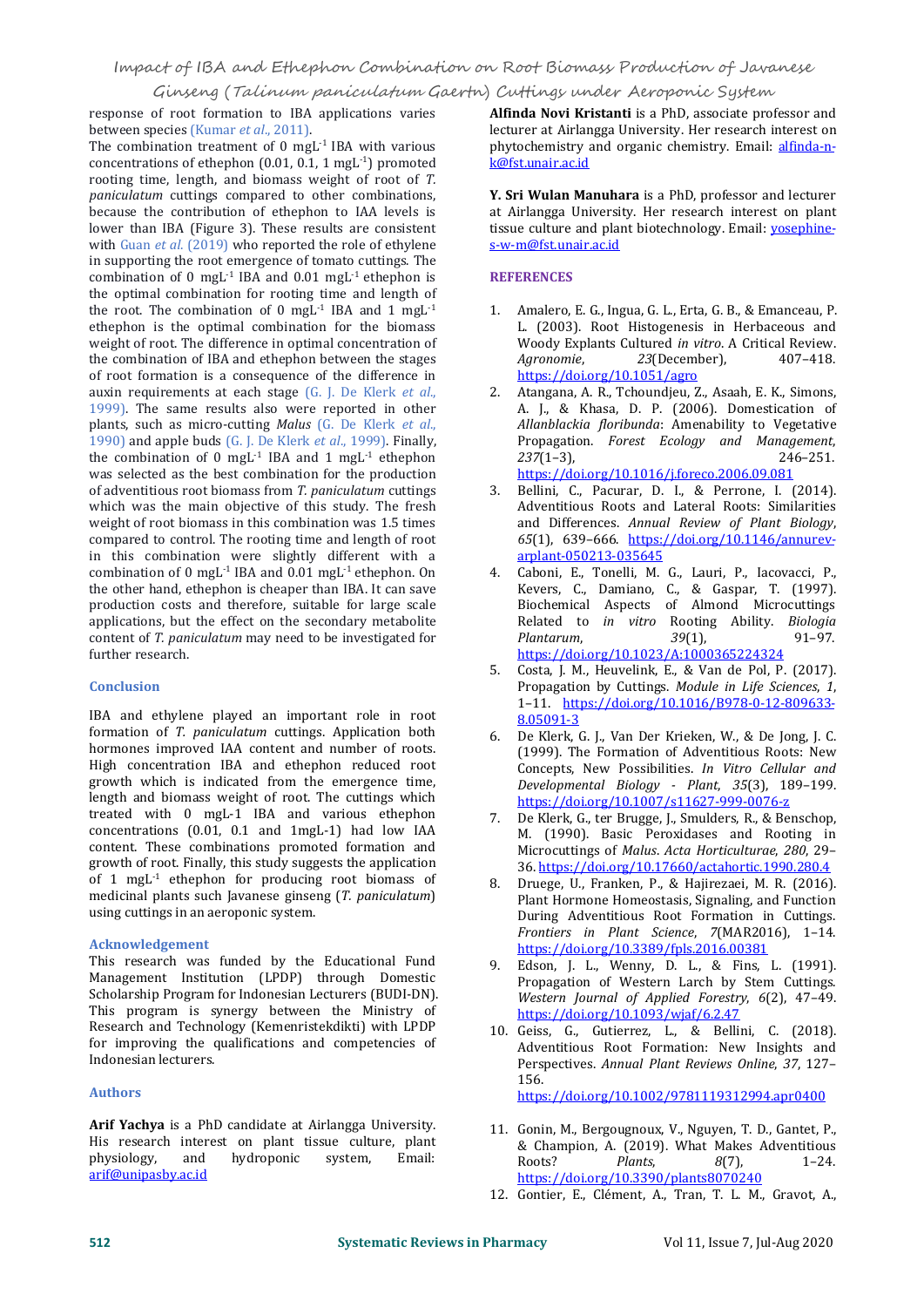## Impact of IBA andEthephon Combination on Root Biomass Production of Javanese

Ginseng (Talinum paniculatum Gaertn) Cuttings under Aeroponic System

Lièvre, K., Guckert, A., & Bourgaud, F. (2002). Hydroponic Combined with Natural or Forced Root Permeabilization: A Promising Technique for Plant<br>Secondary Metabolite Production. Plant Science, Secondary Metabolite Production. *Plant Science*, *<sup>163</sup>*(4), 723–732. [https://doi.org/10.1016/S0168-](https://doi.org/10.1016/S0168-9452(02)00171-1) 9452(02)00171-1

- 13. Gravel, V., Antoun, H., & Tweddell, R. J. (2007). Effect of Indole-acetic acid (IAA) on the Development of Symptoms Caused by *Pythium ultimum* on Tomato **Differ**<br>Plants *Euronean Journal of Plant Pathology*, 119(4). [Ssue Plants. *European Journal of Plant Pathology, 119*(4), 457-462. https://doi.org/10.1007/s10658-007[https://doi.org/10.1007/s10658-007-](https://doi.org/10.1007/s10658-007-9170-4) 9170-4
- 14. Guan, L., Tayengwa, R., Cheng, Z. M., Peer, W. A., Murphy, A. S., & Zhao, M. (2019). Auxin Regulates Talinum pa<br>Adventitious Root Formation in Tomato Cuttings. Organization, Adventitious Root Formation in Tomato Cuttings. *BMC Plant Biology*, *<sup>19</sup>*(435), 1–16. <https://doi.org/10.1186/s12870-019-2002-9>
- 15. Hayden, A. L. (2006). Aeroponic and Hydroponic 27. Lo, Y. N. (1985). Root Initiation of Shorea<br>Systems for Medicinal Herb, Rhizome, and Root and the macrophylla Cuttings: Effects of Node Position, Systems for Medicinal Herb, Rhizome, and Root<br>Crops. HortScience, 41(3), 536-538.  $HortScience$ <https://doi.org/10.21273/hortsci.41.3.536>
- 16. Heloir, M.-C., Kevers, C., Hausman, J.-F., & Gaspar, T. (1996). Changes in The Concentrations of Auxins and Polyamines During Rooting of *In-vitro*-Propagated Walnut Shoots. *Tree Physiology*, *16*(5), 515–519. <https://doi.org/10.1093/treephys/16.5.515> Their<br>Hertel, R., Muller, S., & Tavares, J. E. (1973). 1-N- 16(5),
- 17. Hertel, R., Muller, S., & Tavares, J. E. (1973). 1-N naphthylphthalamic Acid and 2 , 3 , 5-Triiodobenzoic Acid : *In-Vitro* Binding to Particulate Cell Fractions and Action on Auxin Transport in Corn Coleoptiles. *Planta*, *<sup>4</sup>*(March 2019), 337–352. <https://doi.org/10.1007/BF00387102>
- 18. Husen, A., & Pal, M. (2007). Effect of Branch Position Pharm. Biomed. Sci., 2(4), 47-52. and Auxin Treatment on Clonal Propagation of *Tectona Grandis* Linn. f. *New Forests*, *34*(3), 223–233. <https://doi.org/10.1007/s11056-007-9050-y>
- 19. Itoh, J.-I., Nonomura, K.-I., Ikeda, K., Yamaki, S., Inukai, Y., Yamagishi, H., Kitano, H., & Nagato, Y. (2005). Rice Plant Development: From Zygote to Spikelet. *Plant &*  $Physiology,$ <https://doi.org/10.1093/pcp/pci501>
- 20. Jablanović, M., & Noodén, L. D. (1974). Changes in Competible IAA Binding in Relation to Bud Development in Pea Seedlings. *Plant and Cell Physiology*, [https://doi.org/10.1093/oxfordjournals.pcp.a07505](https://doi.org/10.1093/oxfordjournals.pcp.a075054)  $\frac{4}{5}$
- 21. Katekar, G. F., & Geissler, A. E. (1980). Auxin Transport Inhibitors. *Plant Physiology*, *66*, 1190– 1195. [www.plantphysiol.org](http://www.plantphysiol.org)
- 22. Kawamura, M., Shigeoka, T., Akita, M., & Kobayashi, Y. Rooting of <br>(1996). Newly Developed Apparatus for Inoculating *Regulation*. (1996). Newly Developed Apparatus for Inoculating Plant Organs in Large-Scale Fermentor.*Journal of Fermentation and Bioengineering*, *82*(6), 618–619. [https://doi.org/10.1016/S0922-338X\(97\)81266-4](https://doi.org/10.1016/S0922-338X(97)81266-4)

0111-x

- 24. Leakey, R. R. B. (1990). Nauclea Diderrichii: Rooting of Stem Cuttings, Clonal Variation in Shoot Dominance, and Branch Plagiotropism. *Trees*, *4*(3), 164–169. <https://doi.org/10.1007/BF00225781>
- 25. Lenora, R. D. K., Dharmadasa, R. M., Abeysinghe, D. C., & Arawwawala, L. D. A. M. (2012). Investigation of Plumbagin Content In *P.rosea* Linn. Grown under Different Growing Systems. In *Pharmacologia* (Vol. 3,  $Is sue 2, pp. 57–60.$ <https://doi.org/10.5567/pharmacologia.2012.57.60>
- 26. Liu, X., Li, Y., Yang, H., & Zhou, B. (2018). Chloroplast Genome of the Folk Medicine and Vegetable Plant *Talinum paniculatum* (Jacq.) Gaertn.: Gene Organization, Comparative and Phylogenetic<br>Analysis. *Molecules*, 23, e857. Analysis. *Molecules*, *23*, e857. <https://doi.org/10.3390/molecules23040857>
- 27. Lo, Y. N. (1985). Root Initiation of Shorea Growth Regulators and Misting Regime. *Forest*  $M$ anagement, [https://doi.org/10.1016/0378-1127\(85\)90135-5](https://doi.org/10.1016/0378-1127(85)90135-5)
- 28. Lwin, K. M., Myint, M. M., Tar, T., & Aung, W. Z. M. (2012). Isolation of Plant Hormone (Indole-3-Acetic Acid - IAA) Producing Rhizobacteria and Study on Their Effects on Maize Seedling. *Engineering Journal*, *<sup>16</sup>*(5), 137–144. <https://doi.org/10.4186/ej.2012.16.5.137>
- 29. Manuhara, Y. S. ., Yachya, A., & Kristanti, A. N. (2012). Effect of Aeration and Inoculum Density on Biomass and Saponin Content of *Talinum Paniculatum* Gaertn. Hairy Roots in Balloon-Type Bubble Bioreactor. *J.*
- 30. Manuhara, Y. S. W., Kristanti, A. N., & Utami, E. S. W. (2015). Optimization of Culture Conditions of *Talinum paniculatum* Gaertn. Adventitious Roots in Balloon Type Bubble Bioreactor Using Aeration Rate and Initial Inoculum Density. *Asian Journal of*  $Biological$ <https://doi.org/10.3923/ajbs.2015.83.92>
- 31. Mignolli, F., Mariotti, L., Picciarelli, P., & Vidoz, M. L. Differential Auxin Transport and Accumulation in The Stem Base Lead to Profuse Adventitious Root Primordia Formation in The Aerial Roots (Aer) Mutant of Tomato (*Solanum lycopersicum* L.). *Journal of Plant Physiology*, *213*, 55– 65. <https://doi.org/10.1016/j.jplph.2017.02.010>
- 32. Mori, Y., Miyahara, F., Tsutsumi, Y., & Kondo, R. (2011). Effects of Combinational Treatment with Ethephon and Indole-3-Butyric Acid on Adventitious Rooting of *Pinus thunbergii* Cuttings. *Plant Growth Regulation*, *63*, 271–278. <https://doi.org/10.1007/s10725-010-9524-3>
- 33. Murashige, T., & Skoog, F. (1962). A Revised Medium for Rapid Growth and Bio Assays with Tobacco Tissue Cultures. *Physiologia Plantarum*, *15*(3), 473– [https://doi.org/10.1111/j.1399-](https://doi.org/10.1111/j.1399-3054.1962.tb08052.x) 3054.1962.tb08052.x
- 23. Kumar, T., Mohammad, B., Hossain, M., Mezbahuddin, M., & Mohiuddin, M. (2011). Vegetative Propagation of *Litsea monopetala*, A Wild Tropical Medicinal Plant : Effects of Indole-3-Butyric Acid (IBA ) on Adventition Atlantic Stem Cuttings. Journal of Forestry Research, 22(3), Journal. Stem Cuttings. *Journal of Forestry Research*, *22*(3), [https://doi.org/10.1007/s11676-011-](https://doi.org/10.1007/s11676-011-0111-x)
	- 34. Negi, S., Sukumar, P., Liu, X., Cohen, J. D., & Muday, G. K. (2010). Genetic Dissection of The Role of Ethylene in Regulating Auxin-Dependent Lateral and Adventitious Root Formation in Tomato. *Plant Journal*, *61*(1), 3–15. <https://doi.org/10.1111/j.1365-313X.2009.04027.x>